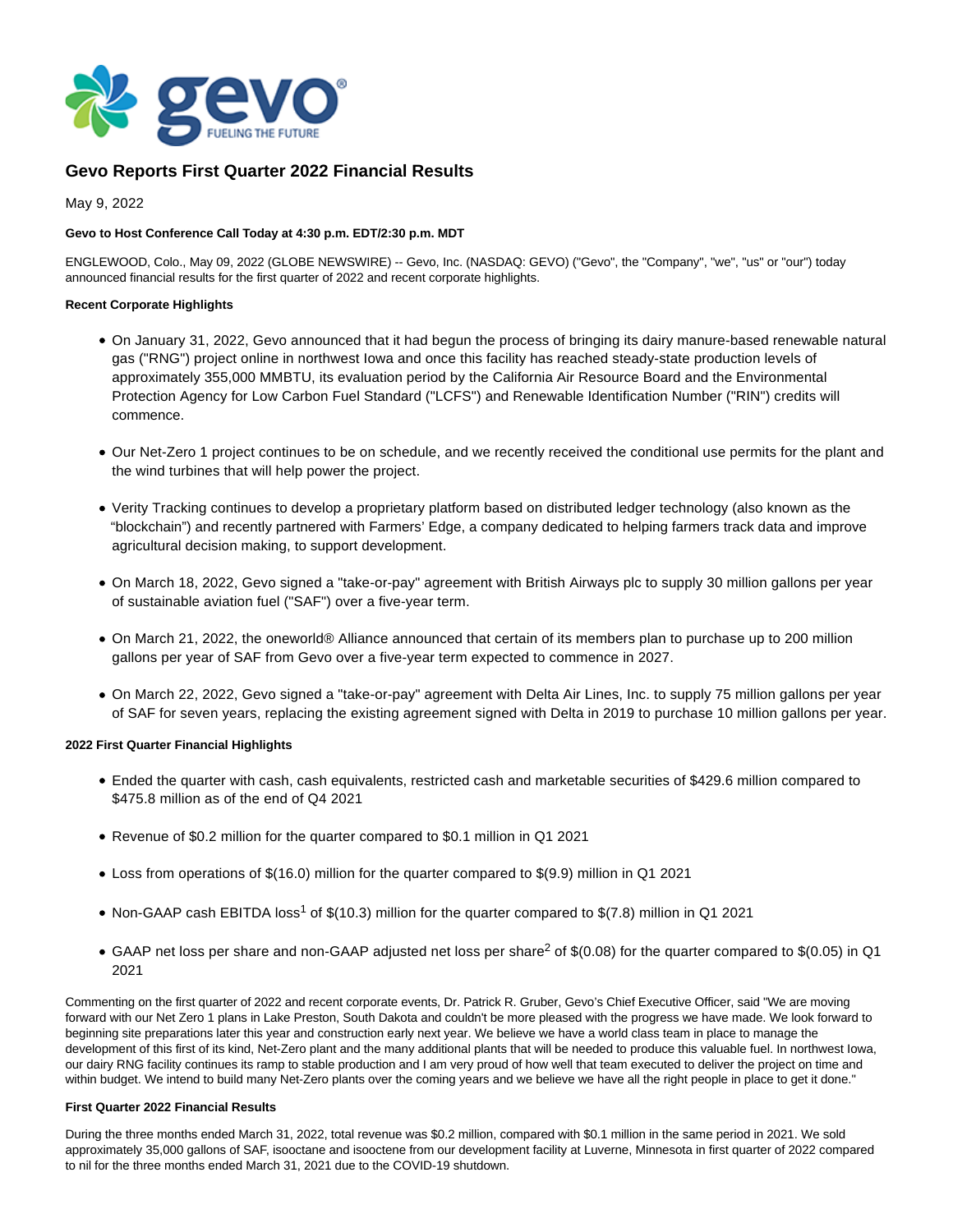Cost of goods sold was \$4.2 million for the three months ended March 31, 2022, compared with \$2.0 million in the same period in 2021. The majority of first quarter 2022 cost of goods sold was related to a \$2.9 million adjustment made to the Company's finished goods and work in process inventory to net realizable value with the offset recorded in cost of goods sold.

Selling, general and administrative expense increased by \$5.6 million during the three months ended March 31, 2022, compared with the same period in 2021, due primarily to increases in personnel costs related to strategic new hiring, stock-based compensation, professional fees related to new contracts and higher costs for insurance.

Preliminary stage project costs are related to our NW Iowa RNG and Net-Zero projects and consist primarily of research and development expense in addition to selling, general and administrative expenses of the projects. Preliminary stage project costs decreased by \$2.2 million during the three months ended March 31, 2022, compared to the same period in 2021. The decrease is primarily due to the capitalization of Net-Zero 1 project costs in the third quarter of 2021, after completing certain project milestones. Net-Zero 1 related costs and RNG related costs were still being expensed in the first quarter of 2021.

Gevo incurred a net loss for the three months ended March 31, 2022, of \$(15.7) million, compared with a net loss of \$(10.1) million during the same period in 2021. Non-GAAP adjusted net loss<sup>3</sup> for the three months ended March 31, 2022, was \$(15.7) million, compared with a non-GAAP adjusted net loss of \$(10.0) million during the same period in 2021. Among other things, we incurred costs related to our production of isobutanol and hydrocarbon products for market development purposes, process technology and related process engineering work, expenses for additional intellectual property and know-how development for chemical and biological catalysts and related technologies, market development, partnership development, site development work, and Verity Tracking development expenses.

Non-GAAP cash EBITDA loss<sup>4</sup> in the three months ended March 31, 2022, was \$(10.3) million, compared with a \$(7.8) million non-GAAP cash EBITDA loss in the same period in 2021.

During the three months ended March 31, 2022, we used \$7.9 million in cash for investing activities, of which \$71.1 million related to proceeds from sales and maturities of marketable securities, offset by the reinvestment of \$31.2 million in marketable securities, and \$31.5 million of investments in our capital projects, including \$18.3 million in the NW Iowa RNG project, \$9.6 million in the Net-Zero 1 project, as well as \$3.2 million in development projects at Agri-Energy and Gevo.

### **Webcast and Conference Call Information**

Hosting today's conference call at 4:30 p.m. EDT (2:30 p.m. MDT) will be Dr. Patrick R. Gruber, Chief Executive Officer, L. Lynn Smull, Chief Financial Officer, Dr. Chris Ryan, Chief Operating Officer, Heather Manuel, Vice President – Investor Relations & Communications and John Richardson, Director of Investor Relations. They will review Gevo's financial results and provide an update on recent corporate highlights.

To participate in the conference call, please dial 1 (833) 729-4776 (inside the U.S.) or 1 (830) 213-7701 (outside the U.S.) and reference the access code 2251249# or through the event weblink https://edge.media-server.com/mmc/p/rkzfqmut

A replay of the call and webcast will be available two hours after the conference call ends on May 9, 2022. To access the replay, please dial 1 (855) 859-2056 (inside the U.S.) or 1 (404) 537-3406 (outside the U.S.) and reference the access code 2251249#. The archived webcast will be available in the Investor Relations section of Gevo's website at [www.gevo.com.](https://www.globenewswire.com/Tracker?data=tMf81lvUmLo5eJ8LBIVjHlgb6i9t_972pm8fkE5_kdH8GyHG-2zq4w91yukjpYFmWW1xPbbCmaBIeVwPvIukSQ==)

#### **About Gevo**

Gevo's mission is to transform renewable energy and carbon into energy-dense liquid hydrocarbons. These liquid hydrocarbons can be used for drop-in transportation fuels such as gasoline, jet fuel, and diesel fuel, that when burned have potential to yield net-zero greenhouse gas emissions when measured across the full lifecycle of the products. Gevo uses low-carbon renewable resource-based carbohydrates as raw materials, and is in an advanced state of developing renewable electricity and renewable natural gas for use in production processes, resulting in low-carbon fuels with substantially reduced carbon intensity (the level of greenhouse gas emissions compared to standard petroleum fossil-based fuels across their lifecycle). Gevo's products perform as well or better than traditional fossil-based fuels in infrastructure and engines, but with substantially reduced greenhouse gas emissions. In addition to addressing the problems of fuels, Gevo's technology also enables certain plastics, such as polyester, to be made with more sustainable ingredients. Gevo's ability to penetrate the growing low-carbon fuels market depends on the price of oil and the value of abating carbon emissions that would otherwise increase greenhouse gas emissions. Gevo believes that its proven, patented, technology enabling the use of a variety of low-carbon sustainable feedstocks to produce price-competitive low carbon products such as gasoline components, jet fuel, and diesel fuel yields the potential to generate project and corporate returns that justify the build-out of a multi-billion-dollar business.

Gevo believes that Argonne National Laboratory GREET model is the best available standard of scientific based measurement for life cycle inventory or LCI.

Learn more at Gevo's website: [www.gevo.com](https://www.globenewswire.com/Tracker?data=tMf81lvUmLo5eJ8LBIVjHi67dz1MkT5bjJrZt1KN14XDewVZ6uZWHNkTSMafwGjb8b1E0ksvc_bYPPrW-L3DlQ==)

#### **Forward-Looking Statements**

Certain statements in this press release may constitute "forward-looking statements" within the meaning of the Private Securities Litigation Reform Act of 1995. These forward-looking statements relate to a variety of matters, including, without limitation, our financial condition, our results of operation and liquidity, our business development activities, our Net-Zero Projects, our RNG Project, the engineering and design work for our projects, our offtake agreements, our plans to develop its business, our ability to successfully construct and finance our operations and growth projects, our ability to achieve cash flow from our planned projects, the ability of our products to contribute to lower greenhouse gas emissions, particulate and sulfur pollution, Verity Tracking development progress, project development costs and other statements that are not purely statements of historical fact These forward-looking statements are made based on the current beliefs, expectations and assumptions of the management of Gevo and are subject to significant risks and uncertainty. Investors are cautioned not to place undue reliance on any such forward-looking statements. All such forwardlooking statements speak only as of the date they are made, and Gevo undertakes no obligation to update or revise these statements, whether as a result of new information, future events or otherwise. Although Gevo believes that the expectations reflected in these forward-looking statements are reasonable, these statements involve many risks and uncertainties that may cause actual results to differ materially from what may be expressed or implied in these forward-looking statements. For a further discussion of risks and uncertainties that could cause actual results to differ from those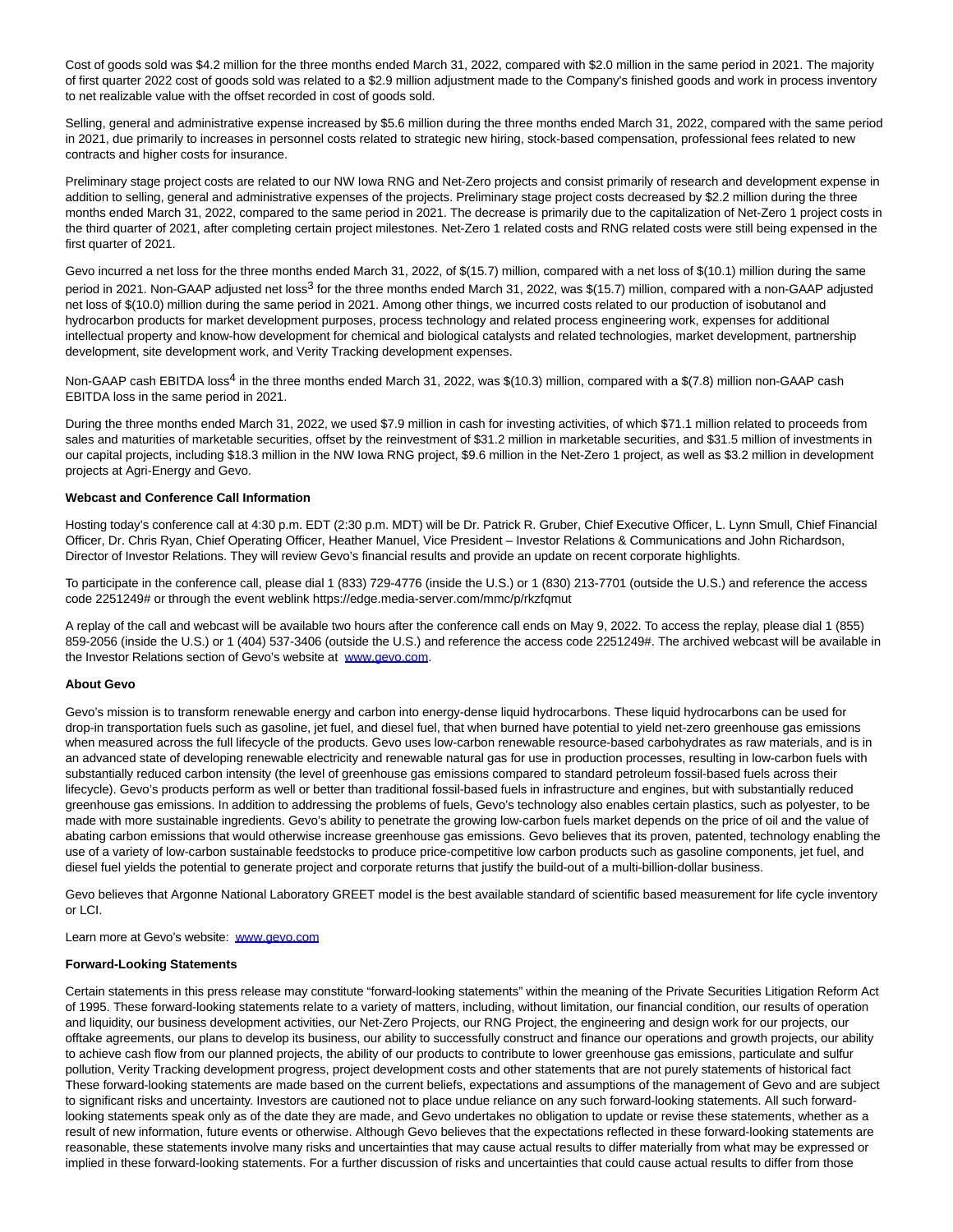expressed in these forward-looking statements, as well as risks relating to the business of Gevo in general, see the risk disclosures in the Annual Report on Form 10-K of Gevo for the year ended December 31, 2021 and in subsequent reports on Forms 10-Q and 8-K and other filings made with the U.S. Securities and Exchange Commission by Gevo.

### **Non-GAAP Financial Information**

This press release contains financial measures that do not comply with U.S. generally accepted accounting principles (GAAP), including non-GAAP cash EBITDA loss, non-GAAP adjusted net loss and non-GAAP adjusted net loss per share. Non-GAAP cash EBITDA loss excludes depreciation and amortization and non-cash stock-based compensation from GAAP loss from operations. Non-GAAP adjusted net loss and adjusted net loss per share exclude non-cash gains and/or losses recognized in the quarter due to the changes in the fair value of certain of Gevo's financial instruments, such as warrants, convertible debt and embedded derivatives, from GAAP net loss. Management believes these measures are useful to supplement its GAAP financial statements with this non-GAAP information because management uses such information internally for its operating, budgeting and financial planning purposes. These non-GAAP financial measures also facilitate management's internal comparisons to Gevo's historical performance as well as comparisons to the operating results of other companies. In addition, Gevo believes these non-GAAP financial measures are useful to investors because they allow for greater transparency into the indicators used by management as a basis for its financial and operational decision making. Non-GAAP information is not prepared under a comprehensive set of accounting rules and therefore, should only be read in conjunction with financial information reported under U.S. GAAP when understanding Gevo's operating performance. A reconciliation between GAAP and non-GAAP financial information is provided in the financial statement tables below

**1** Cash EBITDA loss is a non-GAAP measure calculated by adding back depreciation and amortization and non-cash stock-based compensation to GAAP loss from operations. A reconciliation of cash EBITDA loss to GAAP loss from operations is provided in the financial statement tables following this release.

**2** Adjusted net loss per share is a non-GAAP measure calculated by adding back non-cash gains and/or losses recognized in the quarter due to the changes in the fair value of certain of our financial instruments, such as warrants, convertible debt and embedded derivatives, to GAAP net loss per share. A reconciliation of adjusted net loss per share to GAAP net loss per share is provided in the financial statement tables following this release.

**3** Adjusted net loss is a non-GAAP measure calculated by adding back non-cash gains and/or losses recognized in the quarter due to the changes in the fair value of certain of our financial instruments, such as warrants, convertible debt and embedded derivatives, to GAAP net loss. A reconciliation of adjusted net loss to GAAP net loss is provided in the financial statement tables following this release.

**4** Cash EBITDA loss is a non-GAAP measure calculated by adding back depreciation and amortization and non-cash stock compensation to GAAP loss from operations. A reconciliation of cash EBITDA loss to GAAP loss from operations is provided in the financial statement tables following this release.

#### **Gevo, Inc.**

# **Condensed Consolidated Balance Sheets Information**

**(Unaudited, in thousands, except share and per share amounts)**

|                                           |                |         |    | December 31, |  |  |
|-------------------------------------------|----------------|---------|----|--------------|--|--|
|                                           | March 31, 2022 |         |    | 2021         |  |  |
| <b>Assets</b>                             |                |         |    |              |  |  |
| <b>Current assets</b>                     |                |         |    |              |  |  |
| Cash and cash equivalents                 | \$             | 44,626  | \$ | 40,833       |  |  |
| Marketable securities (current)           |                | 265,813 |    | 275,340      |  |  |
| Restricted cash (current)                 |                | 16,216  |    | 25,032       |  |  |
| Accounts receivable, net                  |                | 168     |    | 978          |  |  |
| Inventories                               |                | 2,735   |    | 2,751        |  |  |
| Prepaid expenses and other current assets |                | 5,861   |    | 6,857        |  |  |
| Total current assets                      |                | 335,419 |    | 351,791      |  |  |
| Property, plant and equipment, net        |                | 156,896 |    | 139,141      |  |  |
| Long-term marketable securities           |                | 32,724  |    | 64,396       |  |  |
| Long-term restricted cash                 |                | 70,238  |    | 70,168       |  |  |
| Operating right-of-use assets             |                | 2,209   |    | 2,414        |  |  |
| Finance right-of-use assets               |                | 26,887  |    | 27,297       |  |  |
| Intangible assets, net                    |                | 8,656   |    | 8,938        |  |  |
| Deposits and other assets                 |                | 5,631   |    | 2,331        |  |  |
| <b>Total assets</b>                       | \$             | 638,660 | \$ | 666,476      |  |  |
| <b>Liabilities</b>                        |                |         |    |              |  |  |
| <b>Current liabilities</b>                |                |         |    |              |  |  |
| Accounts payable and accrued liabilities  | \$             | 13,410  | \$ | 28,288       |  |  |
| Operating lease liabilities (current)     |                | 416     |    | 772          |  |  |
| Finance lease liabilities (current)       |                | 4,029   |    | 3,413        |  |  |
| Loans payable - other (current)           |                | 89      |    | 158          |  |  |
| <b>Total current liabilities</b>          |                | 17,944  |    | 32,631       |  |  |
| 2021 Bonds payable (long-term)            |                | 66,669  |    | 66,486       |  |  |
| Loans payable - other (long-term)         |                | 276     |    | 318          |  |  |
| Operating lease liabilities (long-term)   |                | 1,838   |    | 1,902        |  |  |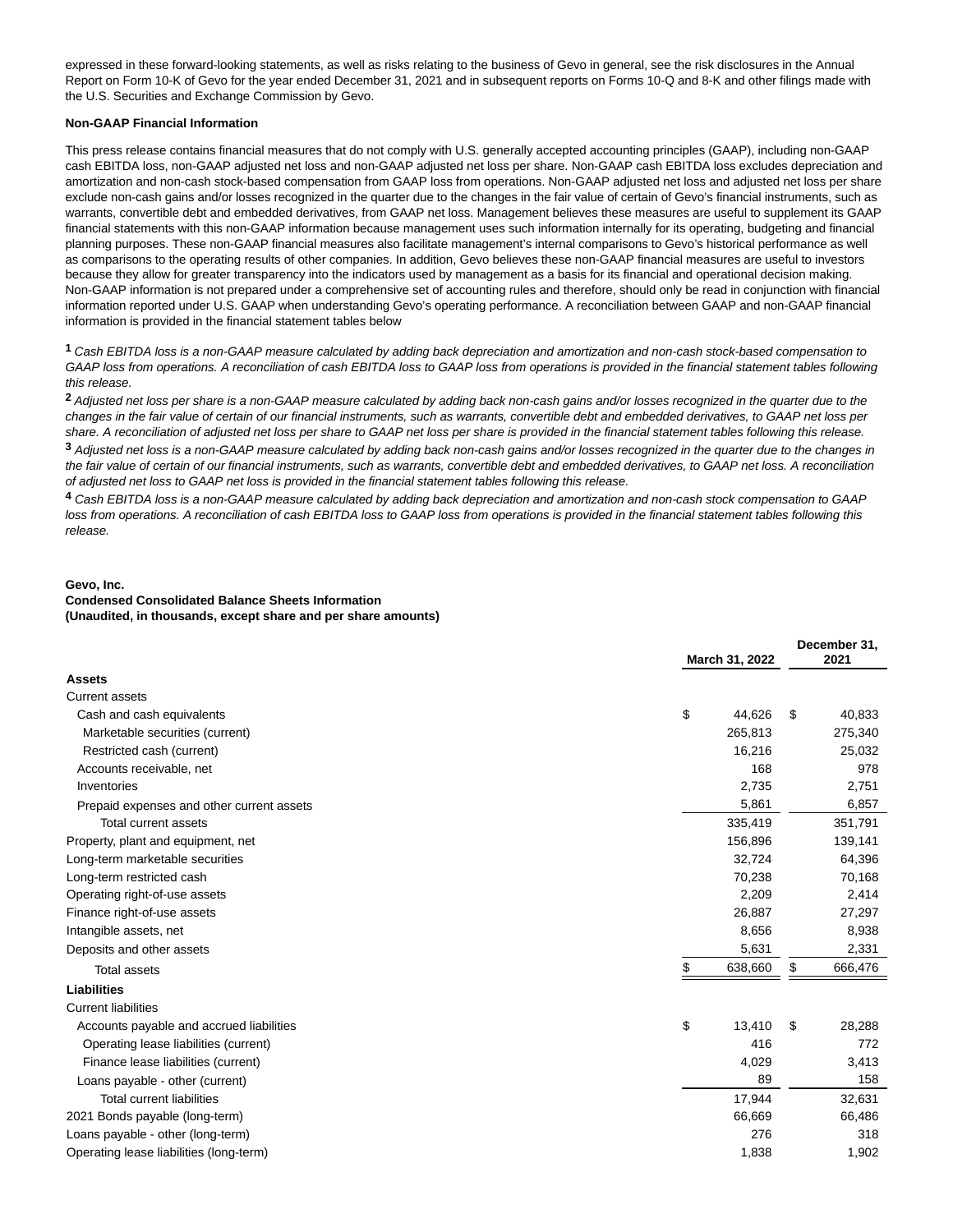| Finance lease liabilities (long-term)                                                                | 17.403    | 17.797     |
|------------------------------------------------------------------------------------------------------|-----------|------------|
| Other long-term liabilities                                                                          | 95        | 87         |
| <b>Total liabilities</b>                                                                             | 104,225   | 119,221    |
| <b>Stockholders' Equity</b>                                                                          |           |            |
| Common stock, \$0.01 par value per share; 500,000,000 authorized; 201,752,722 and 201,988,662 shares |           |            |
| issued and outstanding at March 31, 2022 and December 31, 2021, respectively.                        | 2.019     | 2.020      |
| Additional paid-in capital                                                                           | 1.107.051 | 1,103,224  |
| Accumulated other comprehensive loss                                                                 | (1,587)   | (614)      |
| Accumulated deficit                                                                                  | (573,048) | (557, 375) |
| Total stockholders' equity                                                                           | 534,435   | 547.255    |
| Total liabilities and stockholders' equity                                                           | 638.660   | 666.476    |
|                                                                                                      |           |            |

**Gevo, Inc.**

#### **Condensed Consolidated Statements of Operations Information (Unaudited, in thousands, except share and per share amounts)**

|                                                                                                                               | Three Months Ended March 31, |             |    |             |
|-------------------------------------------------------------------------------------------------------------------------------|------------------------------|-------------|----|-------------|
|                                                                                                                               | 2022                         |             |    | 2021        |
| Revenue and cost of goods sold                                                                                                |                              |             |    |             |
| Ethanol sales and related products, net                                                                                       | \$                           | 169         | \$ |             |
| Hydrocarbon revenue                                                                                                           |                              | 63          |    | 13          |
| Other revenue                                                                                                                 |                              |             |    | 80          |
| <b>Total revenues</b>                                                                                                         |                              | 232         |    | 93          |
| Cost of production                                                                                                            |                              | 3,090       |    | 901         |
| Depreciation and amortization                                                                                                 |                              | 1,091       |    | 1,093       |
| Gross loss                                                                                                                    |                              | (3,949)     |    | (1,901)     |
| <b>Operating expenses</b>                                                                                                     |                              |             |    |             |
| Research and development expense (including noncash compensation expense of \$0.1 million and \$0.5<br>million, respectively) |                              | 1,192       |    | 1,378       |
| Selling, general and administrative expense (including noncash compensation expense of \$1.4 million and                      |                              |             |    |             |
| \$0.5 million, respectively)                                                                                                  |                              | 9,367       |    | 3,814       |
| Preliminary stage project costs                                                                                               |                              | 507         |    | 2,727       |
| Other operations (including noncash compensation expense of \$0.1 million and nil, respectively)                              |                              | 589         |    |             |
| Depreciation and amortization                                                                                                 |                              | 351         |    | 58          |
| Total operating expenses                                                                                                      |                              | 12,006      |    | 7,977       |
| Loss from operations                                                                                                          |                              | (15, 955)   |    | (9,878)     |
| Other income (expense)                                                                                                        |                              |             |    |             |
| (Loss) gain from change in fair value of derivative warrant liability                                                         |                              |             |    | (53)        |
| Interest expense                                                                                                              |                              | (2)         |    | (5)         |
| Interest and dividend income                                                                                                  |                              | 252         |    | 31          |
| Other income (expense), net                                                                                                   |                              | 32          |    | (152)       |
| Total other income (expense), net                                                                                             |                              | 282         |    | (179)       |
| Net loss                                                                                                                      | \$                           | (15, 673)   | \$ | (10, 057)   |
| Net loss per share - basic and diluted                                                                                        | \$                           | (0.08)      | \$ | (0.05)      |
| Weighted-average number of common shares outstanding - basic and diluted                                                      |                              | 201,925,747 |    | 183,566,524 |

**Gevo, Inc.**

**Condensed Consolidated Statements of Comprehensive Income (Unaudited, in thousands, except share and per share amounts)**

|                                                                                |      | Three Months Ended March 31, |      |          |  |
|--------------------------------------------------------------------------------|------|------------------------------|------|----------|--|
|                                                                                | 2022 |                              | 2021 |          |  |
| Net loss                                                                       | S    | $(15.673)$ \$                |      | (10,057) |  |
| Other comprehensive income (loss)                                              |      |                              |      |          |  |
| Unrealized gain (loss) on available-for-sale securities, net of tax            |      | (974)                        |      |          |  |
| Adjustment for net gain (loss) realized and included in net income, net of tax |      |                              |      |          |  |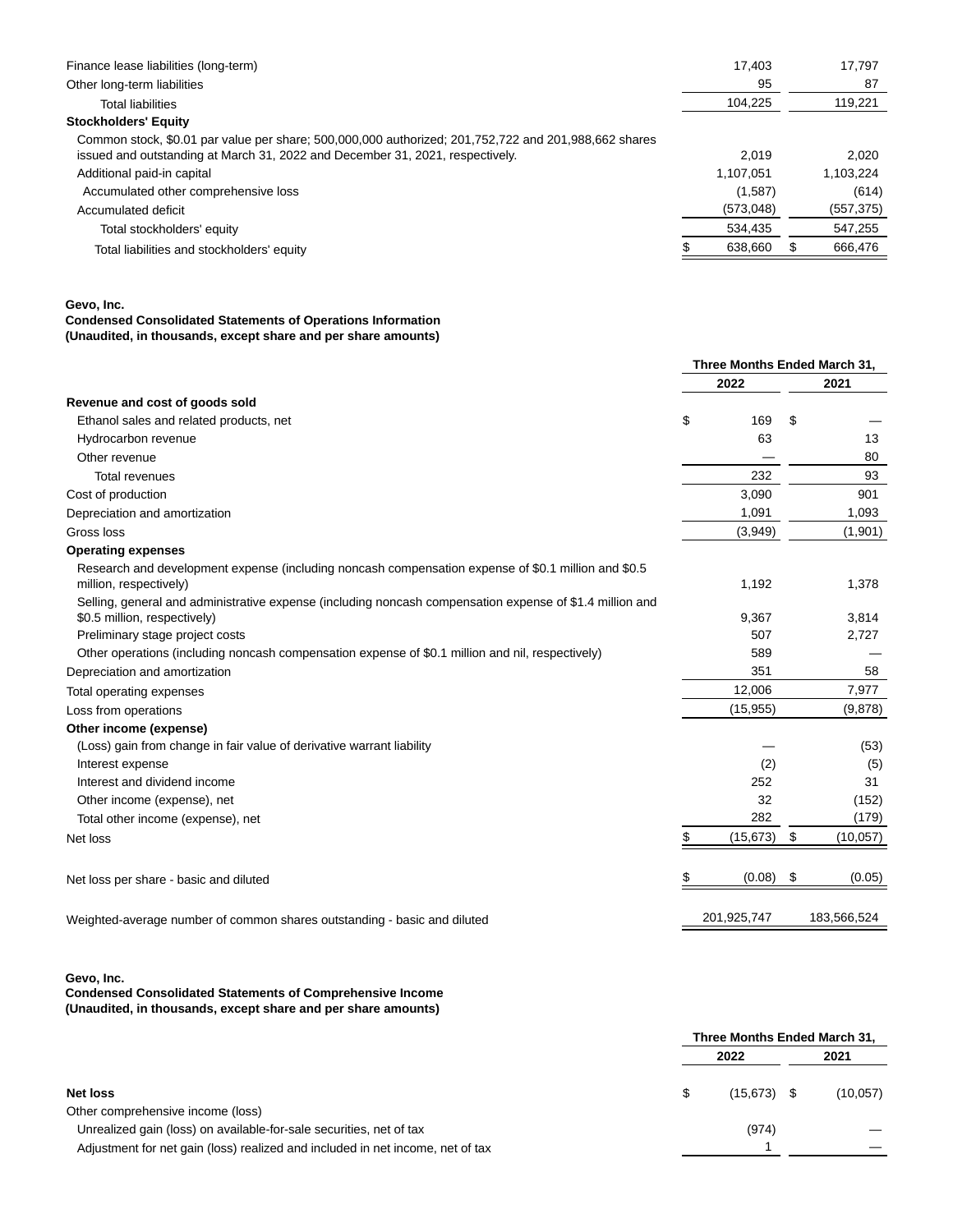# $Comprehensive loss$

| (973)    |          |
|----------|----------|
| (16.646) | (10,057) |

### **Gevo, Inc.**

**Condensed Consolidated Statements of Stockholders**' **Equity Information**

**(Unaudited, in thousands, except share amounts)**

|                                                                  | <b>Common Stock</b> | <b>Shares</b> |       | Paid-In<br>Capital | <b>Accumulated</b><br>Other<br>Comprehensive<br>Loss | Accumulated<br><b>Deficit</b> | Stockholders'<br><b>Equity</b> |
|------------------------------------------------------------------|---------------------|---------------|-------|--------------------|------------------------------------------------------|-------------------------------|--------------------------------|
| Balance, December 31, 2021                                       | 201,988,662         | \$            | 2,020 | \$<br>1,103,224    | \$<br>(614)                                          | \$<br>(557, 375)              | \$<br>547,255                  |
| Issuance of common stock upon<br>exercise of warrants            | 4,677               |               |       | 3                  |                                                      |                               | 3                              |
| Non-cash stock-based<br>compensation                             |                     |               |       | 4,044              |                                                      |                               | 4,044                          |
| Issuance of common stock<br>under stock plans, net of taxes      | (240, 617)          |               | (1)   | (220)              |                                                      |                               | (221)                          |
| Other comprehensive loss                                         |                     |               |       |                    | (973)                                                |                               | (973)                          |
| Net loss                                                         |                     |               |       |                    |                                                      | (15, 673)                     | (15, 673)                      |
| Balance, March 31, 2022                                          | 201,752,722         | \$            | 2,019 | \$<br>1,107,051    | \$<br>(1,587)                                        | \$<br>(573, 048)              | \$<br>534,435                  |
| Balance, December 31, 2020<br>Issuance of common stock, net      | 128,138,311         | \$            | 1,282 | \$<br>643,269      | \$                                                   | \$<br>(498, 172)              | \$<br>146,379                  |
| of issuance costs                                                | 68,170,579          |               | 682   | 457,008            |                                                      |                               | 457,690                        |
| Issuance of common stock upon<br>exercise of warrants            | 1,863,058           |               | 18    | 1,099              |                                                      |                               | 1,117                          |
| Non-cash stock-based<br>compensation<br>Issuance of common stock |                     |               |       | 562                |                                                      |                               | 562                            |
| under stock plans, net of taxes                                  | (121, 499)          |               | (1)   |                    |                                                      |                               |                                |
| Net loss                                                         |                     |               |       |                    |                                                      | (10, 057)                     | (10,057)                       |
| Balance, March 31, 2021                                          | 198,050,449         | \$            | 1,981 | \$<br>1,101,939    | \$                                                   | \$<br>(508, 229)              | \$<br>595,691                  |

### **Gevo, Inc. Condensed Consolidated Cash Flow Information (Unaudited, in thousands)**

|                                                                             | Three Months Ended March 31, |          |  |  |
|-----------------------------------------------------------------------------|------------------------------|----------|--|--|
|                                                                             | 2022                         | 2021     |  |  |
| <b>Operating Activities</b>                                                 |                              |          |  |  |
| Net loss                                                                    | \$<br>$(15,673)$ \$          | (10,057) |  |  |
| Adjustments to reconcile net loss to net cash used in operating activities: |                              |          |  |  |
| Stock-based compensation                                                    | 4,258                        | 925      |  |  |
| Depreciation and amortization                                               | 1,442                        | 1,149    |  |  |
| Non-cash lease expense                                                      | 139                          | 17       |  |  |
| Non-cash interest expense                                                   | 1,150                        |          |  |  |
| Changes in operating assets and liabilities:                                |                              |          |  |  |
| Accounts receivable                                                         | 810                          | 435      |  |  |
| Inventories                                                                 | 16                           | 39       |  |  |
| Prepaid expenses and other current assets, deposits and other assets        | (2,317)                      | (4,273)  |  |  |
| Accounts payable, accrued expenses and long-term liabilities                | (2,285)                      | 4,600    |  |  |
| Net cash used in operating activities                                       | (12, 460)                    | (7, 165) |  |  |
| <b>Investing Activities</b>                                                 |                              |          |  |  |
| Acquisitions of property, plant and equipment                               | (31,218)                     | (4,630)  |  |  |
| Acquisition of patent portfolio                                             | (10)                         |          |  |  |
| Proceeds from sale and maturity of marketable securities                    | 71,082                       |          |  |  |
| Purchase of marketable securities                                           | (31, 993)                    |          |  |  |
| Net cash used in investing activities                                       | 7,861                        | (4,630)  |  |  |
|                                                                             |                              |          |  |  |